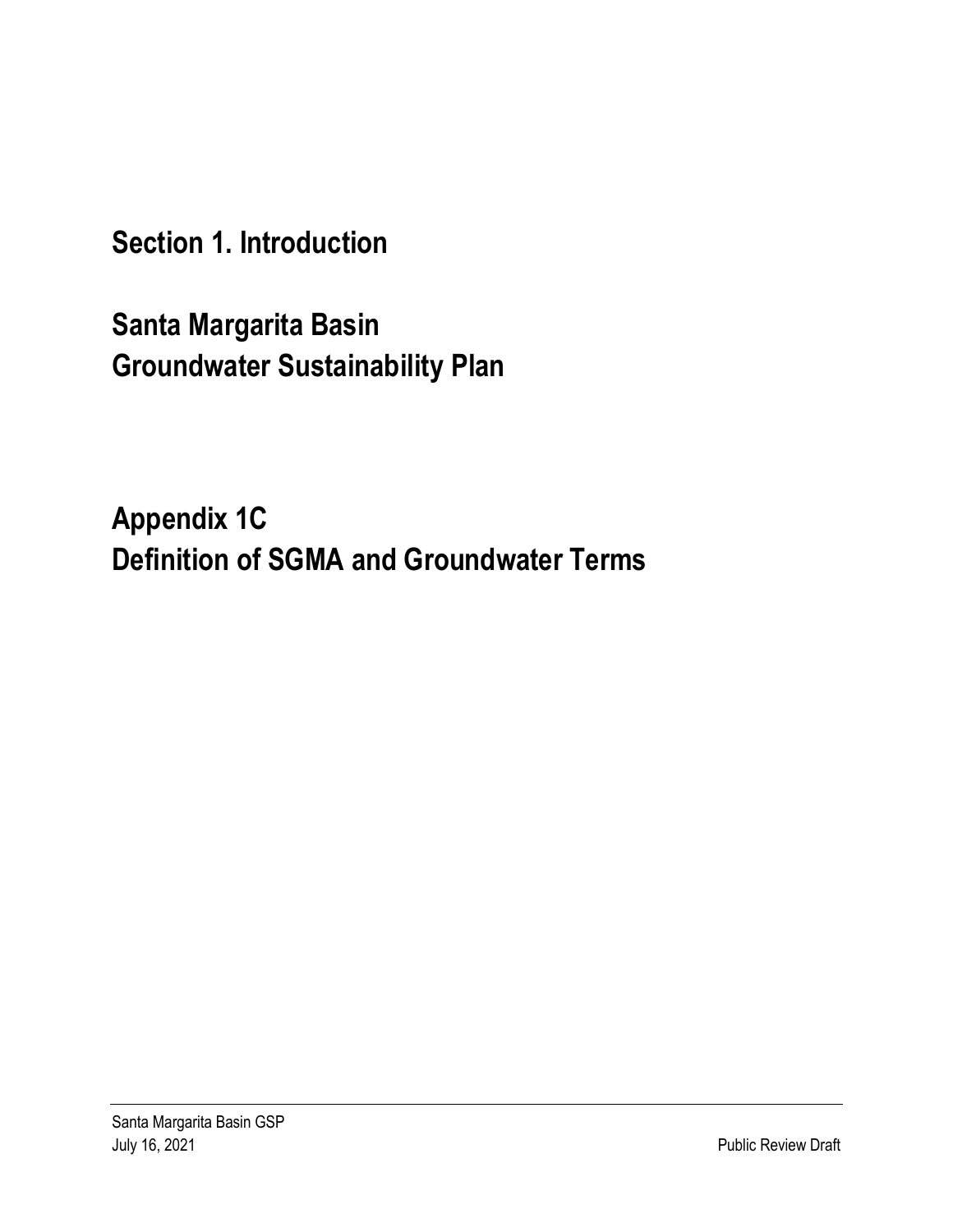## **Santa Margarita Groundwater Agency Guiding Principles**

- 1. The Santa Margarita Groundwater Basin (Basin) is located entirely within Santa Cruz County (County). The Basin is a diverse area. It:
	- Is characterized by different communities with various land uses, and land and water management approaches.
	- Is defined by a complex set of aquifers through which groundwater passes and on which residents and ecosystems depend.
	- Has extensive biodiversity hotspots that support important terrestrial and aquatic ecosystems and species, many of which are protected by the California and Federal Endangered Species Acts.
	- Provides essential connectivity between groundwater and surface water on which the base flows of several creeks and rivers (including the San Lorenzo River) depend.
	- Is subject to climatological changes that alone, can significantly impact the availability of water.
	- Is hydrogeologically disconnected from other groundwater basins. There are no current plans to receive imported water from outside of the county. The Basin's Beneficial Users (as defined in the Sustainable Groundwater Management Act [SGMA] – See Attachment A) rely on effective management of a water budget to achieve sustainable groundwater and surface water conditions.
- 2. SGMA affects all Beneficial Users in the Basin. It describes groundwater sustainability requirements and mandates that Beneficial Users are able to fully participate to achieve and maintain sustainable groundwater conditions in the Basin.
- 3. The Santa Margarita Groundwater Agency (SMGWA) represents and preserves the water interests of all Beneficial Uses / Users in the Basin equitably and transparently. The SMGWA is a governing public agency, granted with regulatory authorities as provided in SGMA, to ensure that the Basin achieves and maintains sustainable groundwater conditions.
- 4. Consistent with SGMA, groundwater users that extract 2 acre-feet of groundwater or less per year for domestic purposes are defined as "de minimis". This classification limits the statutory financial and measurement responsibilities of these groundwater extractors and is a means through which some SGMA-related burdens are minimized. The SMGWA is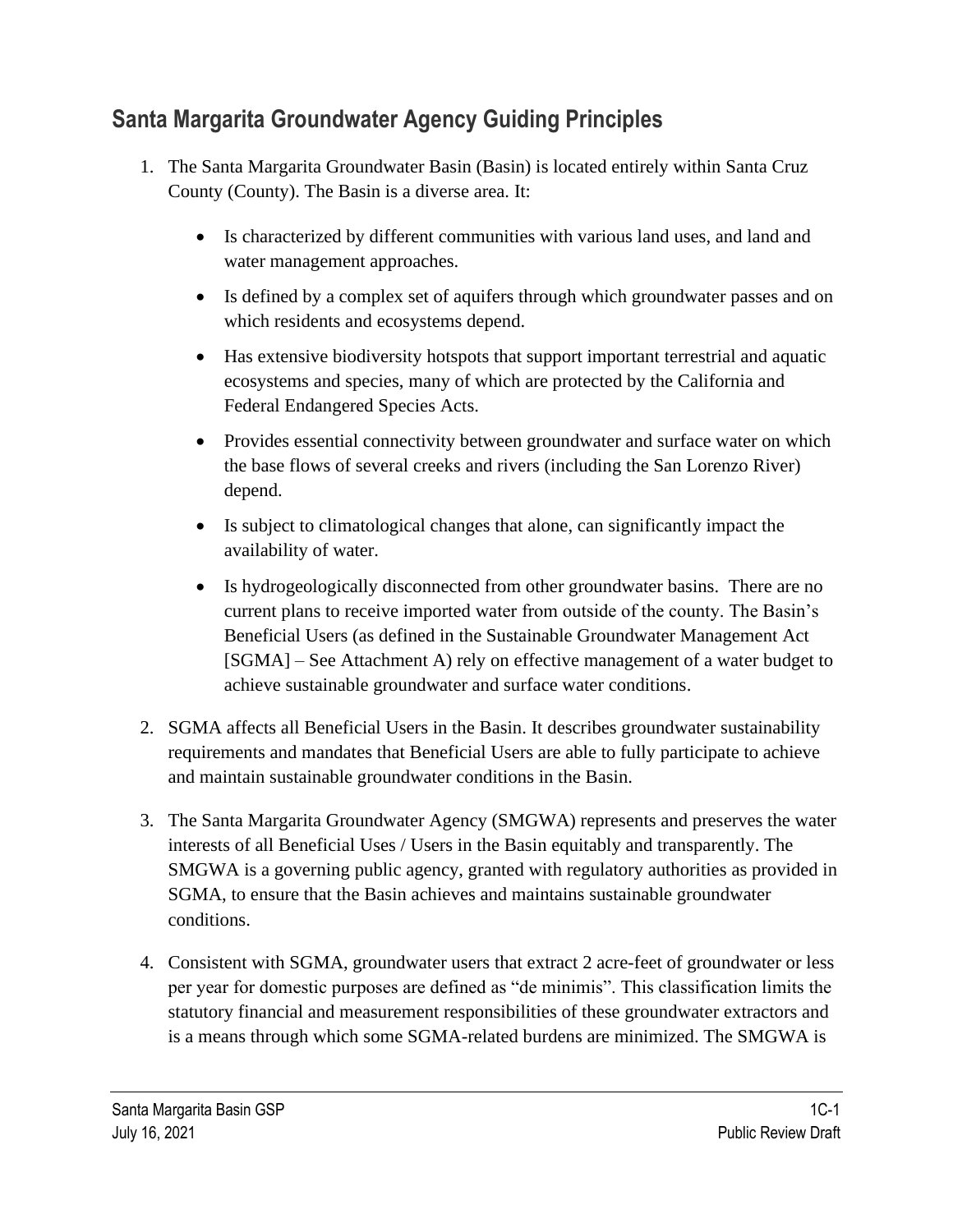committed to the definition of de minimis and will explore opportunities to minimize SGMA-related impacts to all groundwater extractors.

- 5. While the Member agencies and participants serving as Directors of the SMGWA Board have unique responsibilities to serve their respective organizations and interests, these individuals also have a sworn responsibility (as signatory parties to the Joint Powers Agreement that formed the SMGWA) to serve the interests and regulatory authorities of the SMGWA in its required role to identify, achieve, and maintain sustainable groundwater conditions in the Basin. SMGWA Directors and staff are committed to fulfill this SGMA-specific responsibility.
- 6. In addition to its statutory responsibilities and authorities, the SMGWA is committed to provide consistent, transparent educational opportunities for all Beneficial Users about water resources, land uses, and water management in the Basin.
- 7. Historic groundwater management, surface water management and land use practices in the Basin have created overdraft conditions in some of the underlying aquifers. The practices that created overdraft conditions were not sustainable and the practices that took place will not be repeated by any member of the SMGWA nor any Beneficial User in the Basin.
- 8. Future sustainable groundwater conditions will depend on Basin land uses and water demand targets being in balance with available water resources. The SMGWA is committed to work with land use agencies in the Basin to promote land use practices and water demand targets that achieve sustainable water resources.
- 9. The SMGWA will ensure that a Groundwater Sustainability Plan (GSP) is in place by and after January 2022. Actions to achieve sustainable conditions will be described in the GSP for the Basin. Objectives and thresholds may be set Basin-wide, or may be defined differently for unique parts of the Basin in "Management Areas" (as allowed for under SGMA).
- 10. Beyond minimum sustainability thresholds and objectives described in the GSP, the SMGWA will examine possibilities to recover/restore the Basin's aquifers and restore tributary base flows to the best extent possible.
- 11. SMGWA members and Beneficial Users may have different requirements under different water resource conditions to ensure that minimum thresholds are achieved or exceeded. These potential different requirements will be defined in the GSP and implemented by the SMGWA.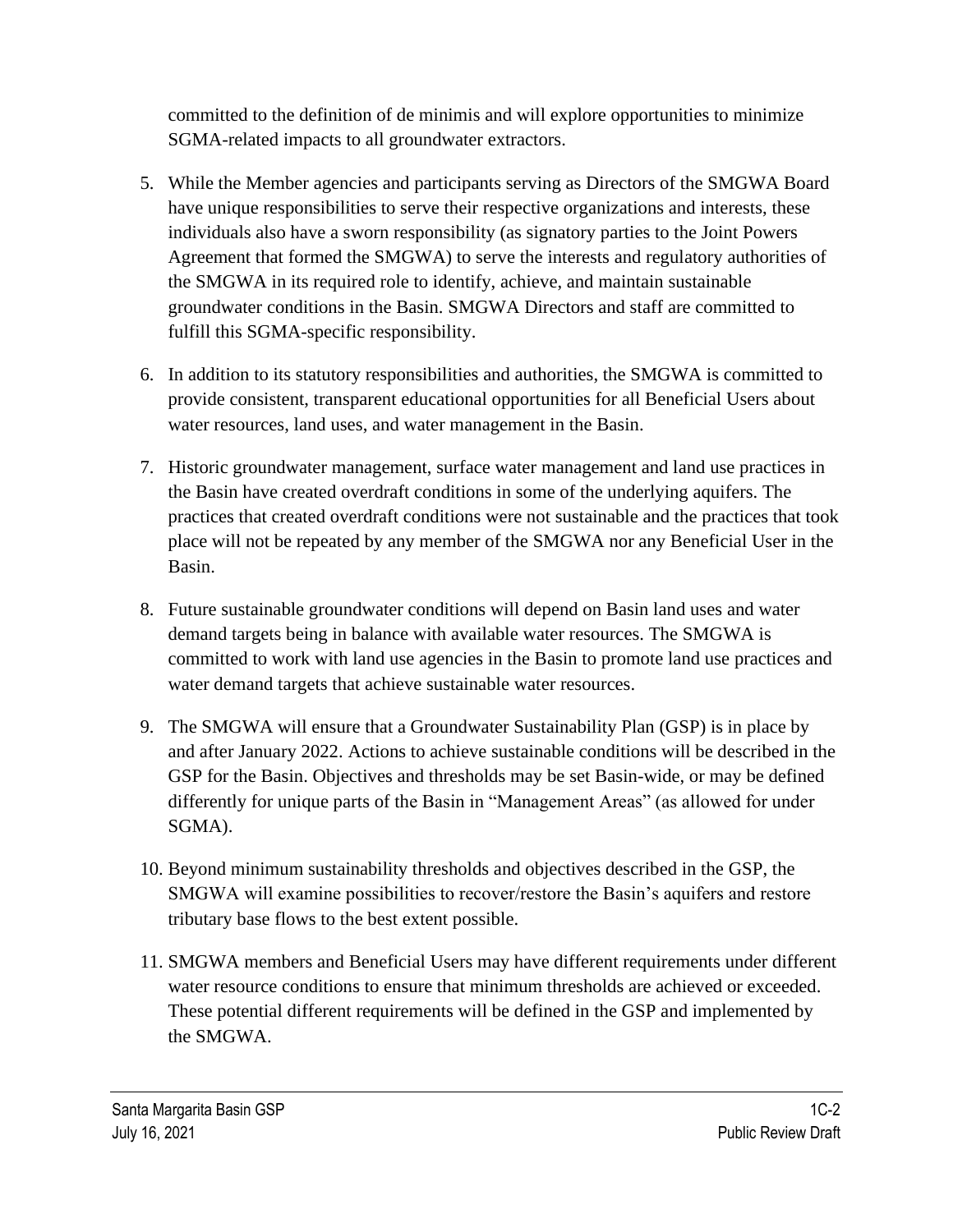- 12. Actions to achieve sustainable outcomes, report outcomes to the State and maintain the daily activities of the SMGWA will require consistent funding. Financial contributions to support this work will be proportionally distributed among the SMGWA membership and many Beneficial Users, based on impacts and benefits to groundwater and surface water resources. Specific proportional contributions will be determined in the future.
- 13. The SMGWA also recognizes its duty to taxpayers, ratepayers, and future generations to ensure that our financial resources are used effectively and responsibly as a tool to promote sustainable groundwater conditions.
- 14. Integrated water management is a set of methods to extract, transport, store, use, and share groundwater and surface water throughout a groundwater basin to ensure a resilient water supply for all water users. To support SGMA objectives and Basin-wide water needs, the SMGWA will pursue an integrated water management approach for this Basin. An integrated water management approach will honor the social, cultural, natural, and economic diversity of the Basin. It will capitalize on the diverse water resources throughout the Basin and will seek to ensure that all Beneficial Users have necessary water resources. An integrated water management approach may rely on but may not be limited to:
	- Science-based decision-making.
	- Projects and Methods to recover and restore the Basin aquifers.
	- Collective and individual groundwater use requirements to ensure that groundwater elevations are not depleted below minimum thresholds.
- 15. Discussions between SMGWA Directors, Directors and staff, and SMGWA representatives and Beneficial Users to address the above responsibilities and outcomes may be challenging at times. Consistent with the SMGWA Board of Directors Code of Conduct (as presented in Appendix A of the SMGWA Bylaws), the SMGWA will conduct these discussions at all times in a collaborative manner with a commitment to respectful civil discourse between all participants.